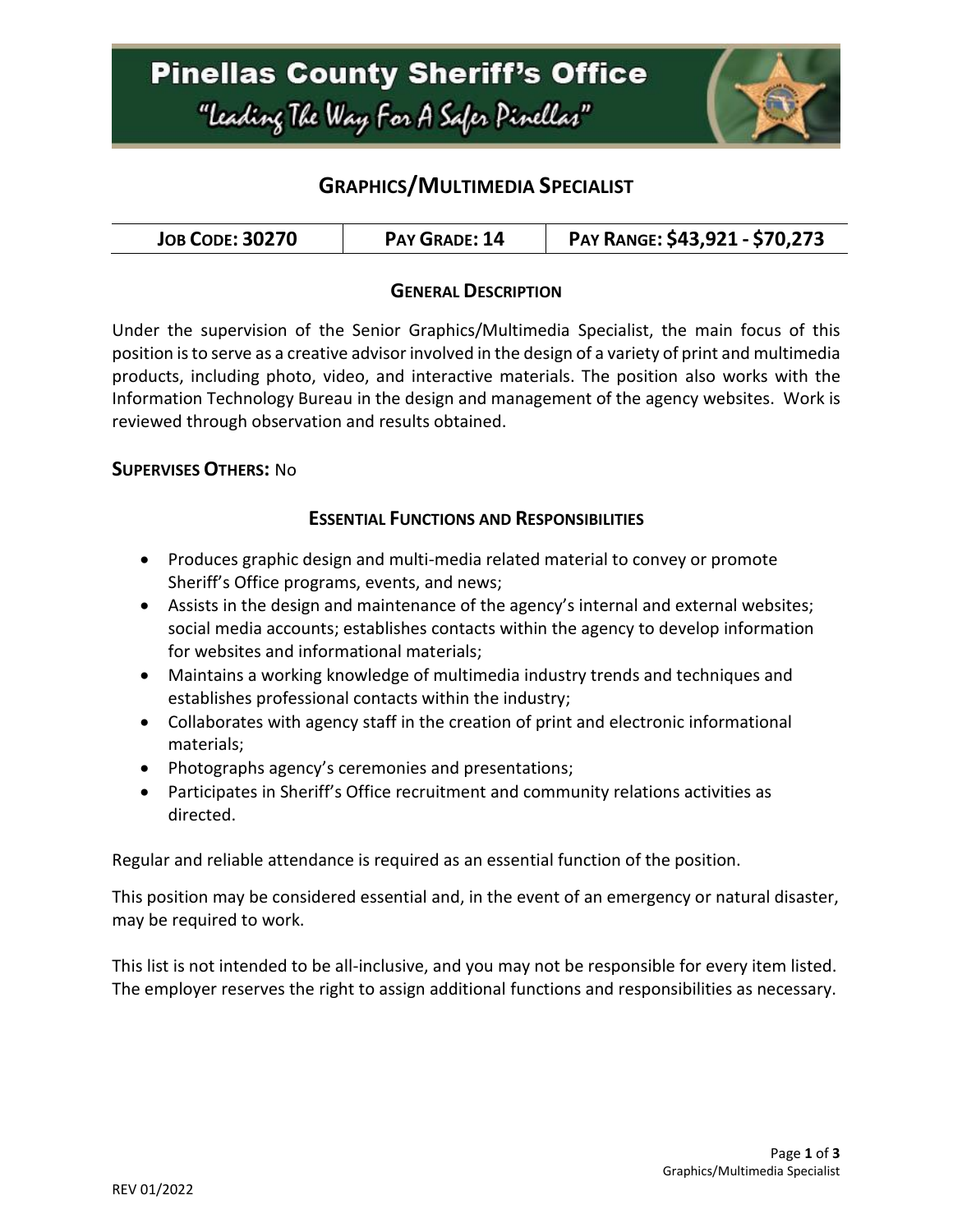## **Pinellas County Sheriff's Office** "Leading The Way For A Safer Pinellar"



### **QUALIFICATIONS**

- Graduation from an accredited college or university with an Associate's Degree in Digital Media, Digital Arts & Design, Graphic Design, Web Design & Development, Visual Arts & Design or related field AND two (2) years' related experience in design technology and application, OR
- High School graduation or equivalent diploma from an institution accredited by an accrediting body recognized by the U. S. Dept. of Education or licensed as a degree granting institution by the Commission for Independent Education AND four (4) years' related experience in design technology and application
- Through work history, must demonstrate experience with Adobe Creative Cloud, DSLR cameras, and various photo/graphic editing equipment/software
- Working knowledge of website design and development, including CSS, HTML, ASP.NET
- Or equivalent combination of education and experience
- A writing sample will be required to assess above average writing skills
- Must possess a valid Florida driver's license

### **KNOWLEDGE, SKILLS, AND ABILITIES**

- Knowledge of graphics design and computer graphics programs to create and design print and multimedia materials, as well as provide design input and material for the agency's internal and external websites
- Knowledge of and skill in website design and maintenance, and the ability to assist and collaborate with personnel in Information Technology Bureau in the design and maintenance of agency websites
- Knowledge of accepted industry standards in photography and the programs best suited for the job
- Ability to manage the progress of assigned projects in an organized and independent fashion without requiring close supervision while meeting established deadlines and often on short notice
- Ability to design and develop finished products with little more than basic information from the in-house "customers" while creating such informational materials to meet established deadlines and often on short notice
- Photography and digital photo editing skills
- Communication skills, both verbal and written, to articulate design concepts and proposals, and complete work responsibilities in every facet of position's workload
- Ability to operate a production-level printer, cutter, and folder
- Ability to create copy for stories and graphics
- Ability to perform all functions of the job classification without posing a direct threat to the health or safety of other individuals in the workplace